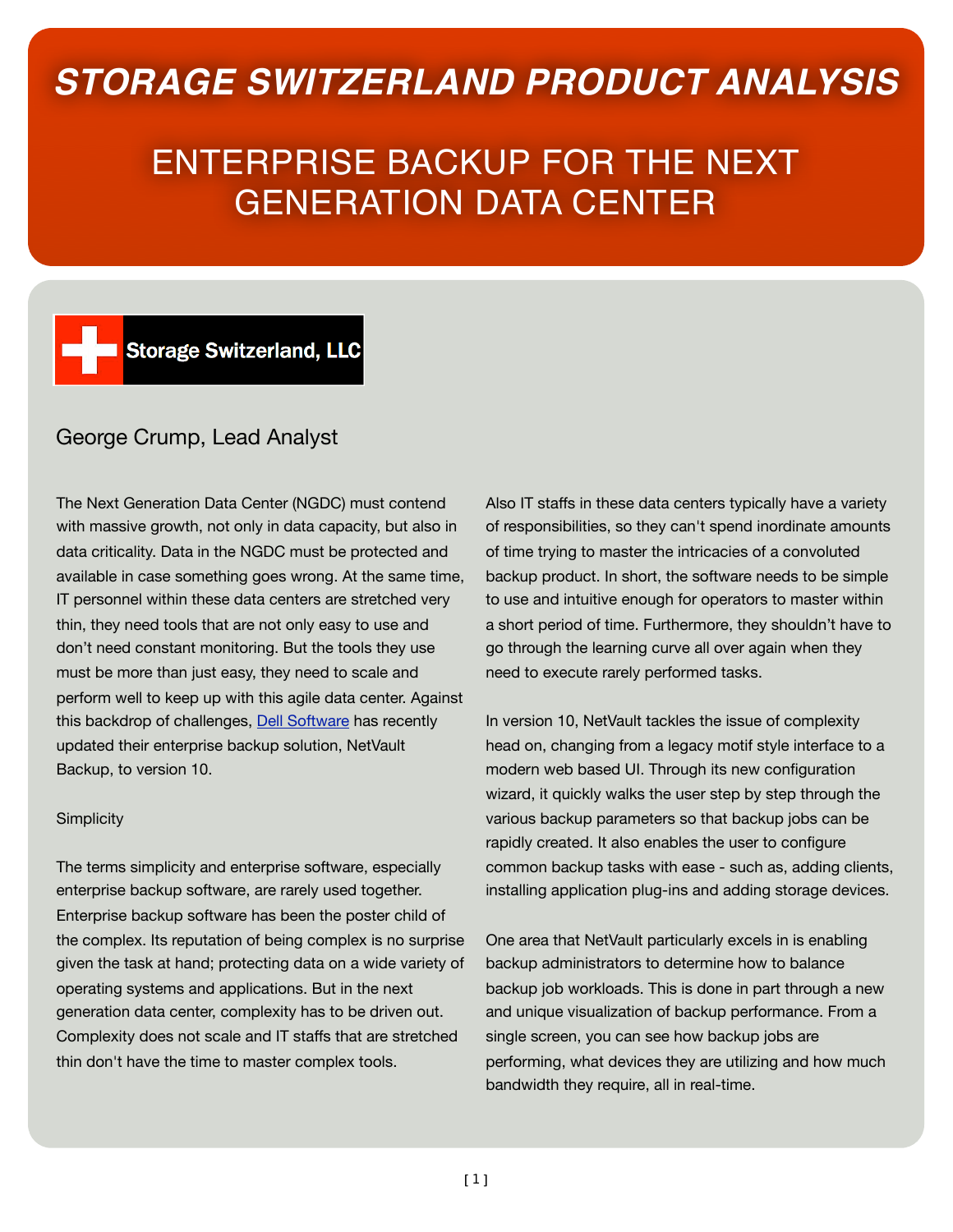Armed with this information, backup administrators can easily make decisions about job scheduling and routing so they can optimally use their backup architecture resources.



#### **Scalability**

One of the fundamental limitations with a data protection solution's ability to scale with the environment is its own database; also known as backup meta-data. This database contains information about everything that is being protected like the name of the file, the data that is protected and the device or devices that the data is stored on. The ability to access this information is not only critical for recovery, but allows the backup team to validate that specific service level data protection objectives are being met.

Most enterprise backup applications started with a very rudimentary scheme for storing this information. In some cases, it was as simple as a text file; in others, it was simply a very basic database. While this construct was fine for data centers of the 90's, the next generation data center has far too many virtual and physical servers and far too many files to be tracked.

While NetVault has always had one of the better metadata schemas, Dell wanted to improve scalability even further. NetVault Backup 10 has moved to a new backend database that increases scalability by 233%. This means that a single NetVault backup server with no other changes in hardware can support an environment three times the size of NetVault Backup 9.

The NetVault Backup 10 database is based on PostgreSQL. This provides an open database that not only performs well, but it is far more crash resistant than most proprietary database formats.

#### **Performance**

Interestingly, the database that an enterprise backup solution uses to maintain information about the backup also directly impacts performance of the environment. The speed at which this database can be updated directly impacts backup performance and the speed at which it can be read, impacts search and recovery operations. NetVault Backup 10's new PostgreSQL database allows this routine to happen in real-time causing no performance degradation to data transfers.

Another way that enterprise backup solutions can improve performance is to integrate with advanced backup hardware appliances. For example, NetVault Backup 10 integrates with the Dell DR Series of deduplication appliances to improve backup performance to up to 22TB per hour while maintaining dedupe ratios of greater than 90%.

NetVault 10 integrates with Dell's DR appliance via Rapid Data Access (RDA) Technology. RDA is an API that enables NetVault to maintain end-to-end control of all the backup, restore and replication tasks, while allowing the DR appliance to maintain control over all the storage management tasks.

The Dell DR appliance is a purpose-built, disk backup appliance that uses deduplication technology that Dell acquire through its purchase of Ocarina Networks to significantly improve backup and recovery processes by reducing the amount of data that needs to be stored.